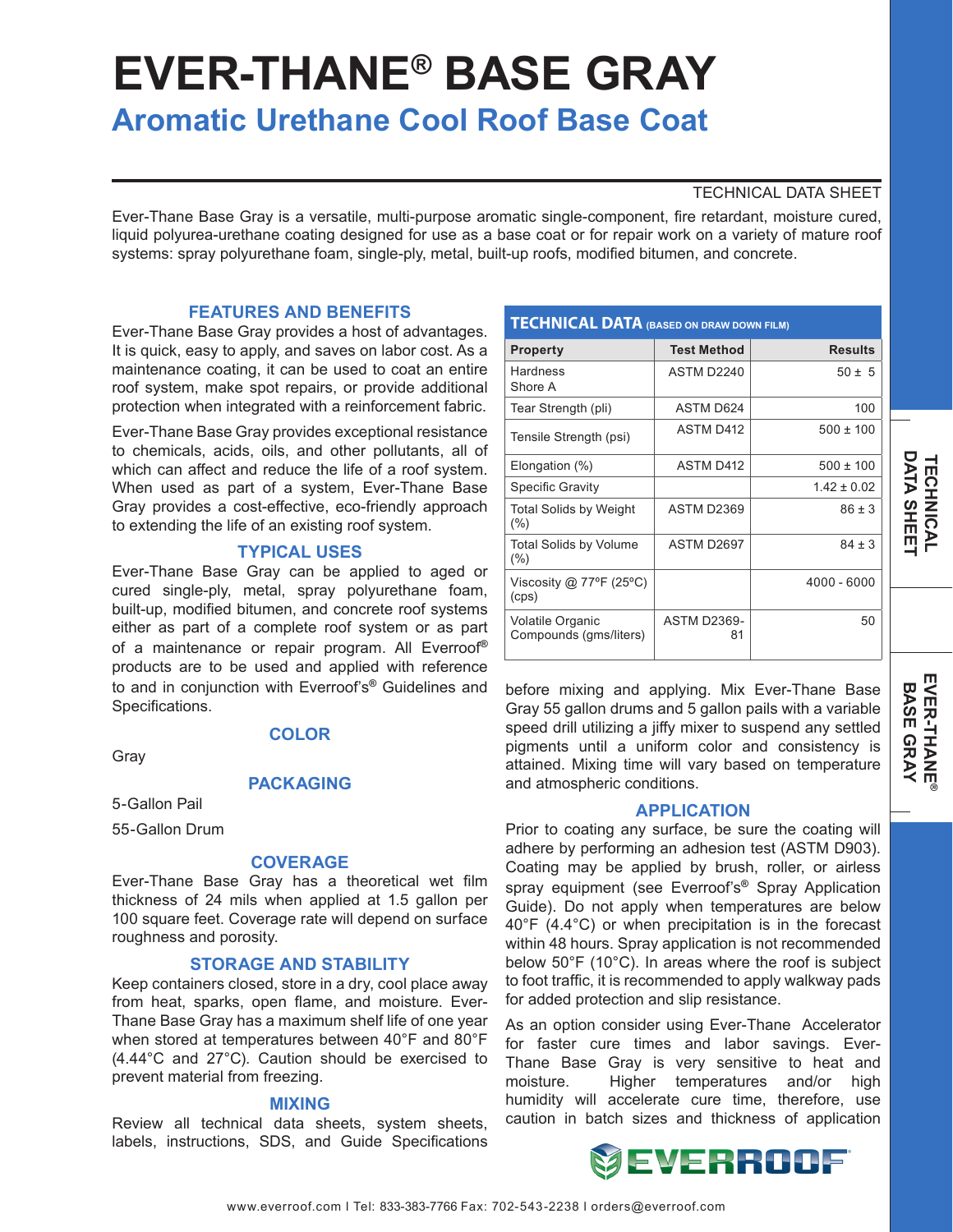#### **CURING**

At 75°F (24°C) and 50% relative humidity, allow each coat to cure 16 hours between each coat. Cure time will vary depending on temperature and humidity.

Allow 24 hours before permitting light pedestrian traffic on to the finished surface. If more than 48 hours passes between coats, re-prime the surface with Everroof Primer U11 before proceeding.

Please read all information in the general guidelines, technical data sheets, application guide, and safety data sheets (SDS) before applying material. Published technical data and instructions are subject to change without notice.

Uncured Ever-Thane Base Gray is very sensitive to heat and moisture. Higher temperatures and/or high humidity will accelerate the cure time. Low temperatures and/or low humidity will extend the cure time. Use caution in batch sizes and thickness of application.

If accelerated curing is required, add one quart (0.95 liter) of Ever-Thane Accelerator in a 5 gallon pail Ever-Thane Base Gray and mix thoroughly. This accelerated Ever-Thane Color Coat 100 will cure in 6-8 hours at 75°F (24°C) and 50% relative humidity. The re-coat time with accelerator is reduced to 24 hours. If the recoat window has passed, then solvent wipe the surface with VOC compliant solvent and re-prime surface with Everroof Primer U11 before proceeding to the next coat.

#### **MAINTENANCE**

Periodic maintenance of Everroof**®** Roofing Systems ensures extended performance and reduces life cycle costs.

#### **TECHNICAL SERVICES**

Additional information, product brochures, and guide specifications are available. Roof energy evaluations, life cycle cost analysis, and other roof management services are also available from an Everroof**®** Technical Consultant.

#### **PERSONAL PROTECTIVE EQUIPMENT**

Since Ever-Thane Base Gray is atomized into a very fine particle distribution during spray application, it is essential that maximum effort is made to protect the spray applicator and others near the workplace from undue exposure.

The best form of protection against organic solvents is the use of Type C organic vapor cartridge respirators. To prevent excessive skin contact with the sprayed product, we recommend use of fabric coveralls and neoprene or other resistant gloves. Wear OSHAapproved protective goggles.

#### **JOB-SITE PROTECTION**

Overspray from Ever-Thane Base Gray can carry considerable distances and attention should be given to the following:

- 1. Post warning signs a minimum of 100 feet from the work area.
- 2. Cover all intake vents near the work area.
- 3. Minimize or exclude all personnel not directly involved with the spray application.
- 4. No welding, smoking or open flames.
- 5. Have  $CO<sub>2</sub>$  or other dry chemical fire extinguisher available at the job-site.
- 6. Provide adequate ventilation.

# **HEALTH AND SAFETY**

Everroof**®** is committed to the health and safety of our customers. Everroof **®** products shall only be installed by certified contractors. Applicators are required to follow all proper handling, safety and installation procedures. Safety Data Sheets (SDS) are available on this material. Any individual who may come in contact with these products should read and understand the SDS.

#### **VAPOR INHALATION**

Effects of overexposure to vapor are characterized by nasal and respiratory irritation, dizziness, nausea, headache, fatigue, possible unconsciousness or even asphyxiation. Vapor inhalation problems are characterized by coughing, shortening of breath and tightness in the chest. Anyone exhibiting these types of symptoms should be immediately removed from the workplace and administered oxygen or fresh air. If the condition is prolonged or extreme, SUMMON EMERGENCY TRAINED MEDICAL ATTENTION IMMEDIATELY.

#### **SKIN CONTACT**

Skin contact with liquid components can result in a rash or other irritation. Wash the affected skin area with water. Wipe residual liquid from the skin with a clean cloth, then wipe the affected area with 30% solution of rubbing alcohol. Follow the alcohol wipe with repeated washings with soap and water. If a rash or other irritation develops, see a physician.

#### **EYE CONTACT**

Eye Contact with liquid or sprayed components can result in corneal burns or abrasions. Upon exposure, eyes should be flushed with water for an extensive period. SUMMON EMERGENCY TRAINED MEDICAL ATTENTION IMMEDIATELY.